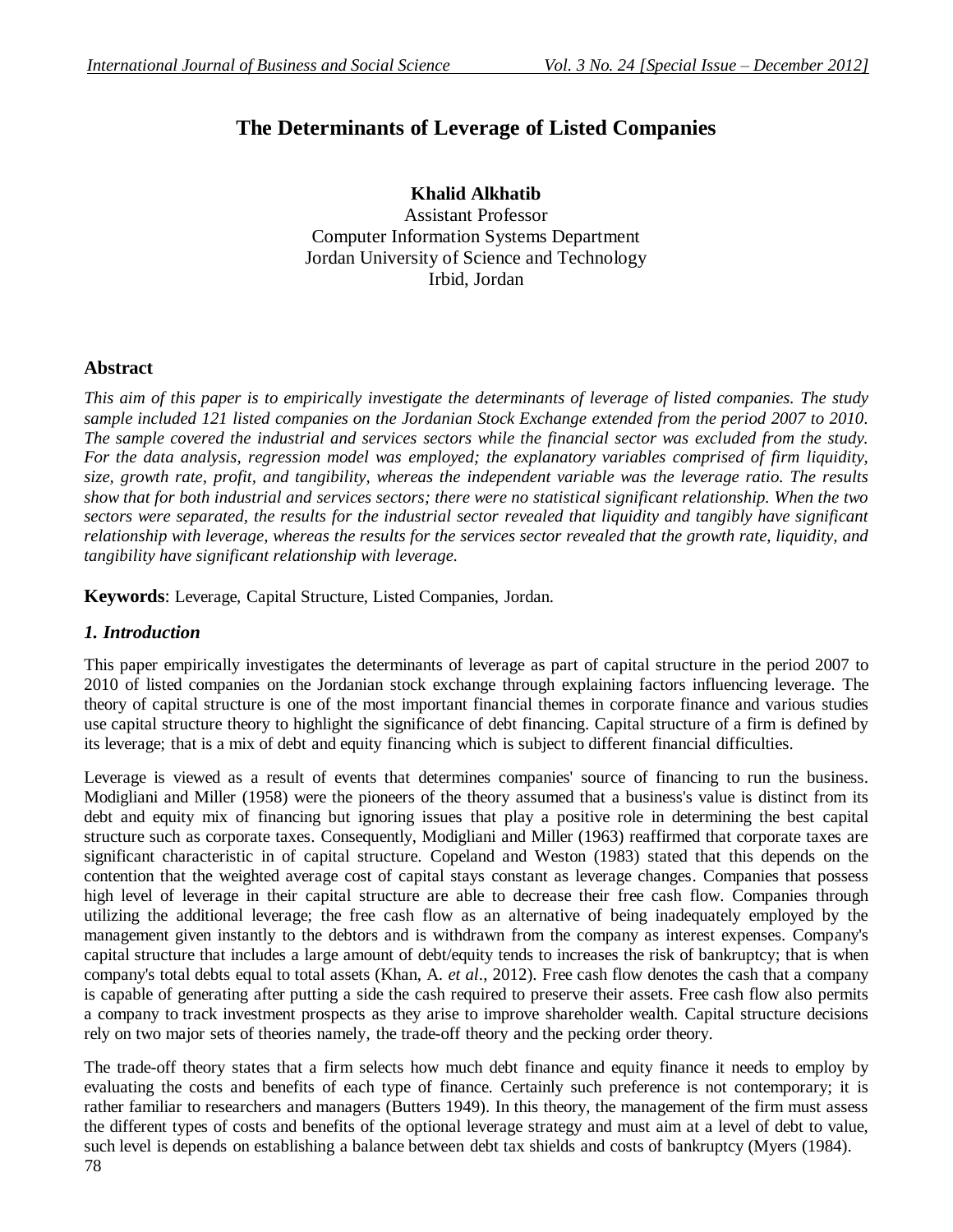The right financing decision normally relies on the margin of financing that firms expect in the future; certain firms either have outflow (fund payments) or inflow of funds (raising funds) in which case it would be in debt and or equity structure. The theory also elucidates that firms commonly use mix of debt and equity financing.

The pecking order theory is when firms favor internal to external funding and if external funding is perused; if external funding is used then debt funding is used rather than equity Myers (1984). The theory also demonstrates that financing can be obtained from three different sources, the first source is internal funding which is the least expensive, the second sources is debt which is more expensive and finally is external equity sources which is the most expensive of all. Firms rather have their source of funds raised internally as their first choice, the second choice would be through raising debts from external sources, and the last choice would be through external equity. Ranked one of the most significant forms of cost, asymmetric information theory included in the work of Modigliani and Miller (1958) contends that the management has more inside information than invertors. Furthermore, Jensen and Meckling, 1976; Harris and Raviv, 1991) emphasized that a dispute may occur between equity holders and debt holders on the one hand and between equity holders and the management on the other. Consequently, creates agency cost. However, if the right type of capital structure is selected then there would likely be a decrease in agency costs resulted from such dispute. Furthermore, when share prices are over-valued, then the management is forced to raise funds through equity issues at discounted rates rather than internally funded or debt financing; Myers and Majluf (1984) also presumed that managers have an insider information advantage. Furthermore, according to the pecking order theory, large firms are more likely to have low asymmetric information making new equity issues more appealing to new interested investors.

The rest of the paper will be organized as follows; the next section will discuss variables determining leverage, and then section 3 represents the study methodology, data analysis, results, and discussion, finally the conclusion is presented section 4.

### *2. Determinants of leverage and variables*

Leverage refers to the extent to which firms make use of their money borrowings (debts financing) to increase profitability and is measured by total liabilities to equity. Firms that borrow large sums of money during a business recession are more likely to default to pay off their debts as they mature; they will end up with high leverage and are more likely end up with a potential risk of bankruptcy. On the contrary, the lower the firm's borrowings, the lower the leverage, and the risk of bankruptcy will eventually be lower which signifies that business will continue operating.

This study examines the influence of the following five variables that were selected from previous literature on leverage; namely firm size, growth, profitability, liquidity, and tangibility.

### **2.1 Firm size**

Size is measured by the natural logarithm of total assets. As stated in the trade-off theory; firms decide how much debt/equity financing it requires by weighing the costs and benefits of such decision. Large sized firms normally have more business diversification than small firms in terms of credit ratings, constant cash flow, and lower risk of bankruptcy. Furthermore large firms are capable of decreasing transaction costs of issuing long-term debt at a favorable low rate of interest. Consequently, since it is easier for large sized firms to raise funds from creditors, a positive sign is expected between firm size and leverage (Titman and Wessels, 1988; Agrawal & Nagarajan, 1990; Rajan & Zingales, 1995; Wald 1999; Buferna et al., 2005; Supanvanij, 2006; and Akhtar & Oliver, 2009, Liaqat. A., 2011; Qureshi et al, 2012; Bhaduri, 2002)

### **2.2 Growth**

Growth is defined as the annual percentage growth in the firms' total assets between two successive years divided by the preceding year. A rise in growth rate is regarded as an indication of a firm's financial strength and may cause higher demands for raising equity funds from external sources. Firms with large volume of growth rate need to raise additional financial support to back up their capital expenditure strategies. Growth is also described as intangible assets that is rather difficult collateralize, consequently monitoring granted debts will also be difficult for creditors (Titman and Wessels, 1988; Rajan & Zingales, 1995; Gaud et al. 2005; and Akhtar & Oliver, 2009; Qureshi et al, 2012).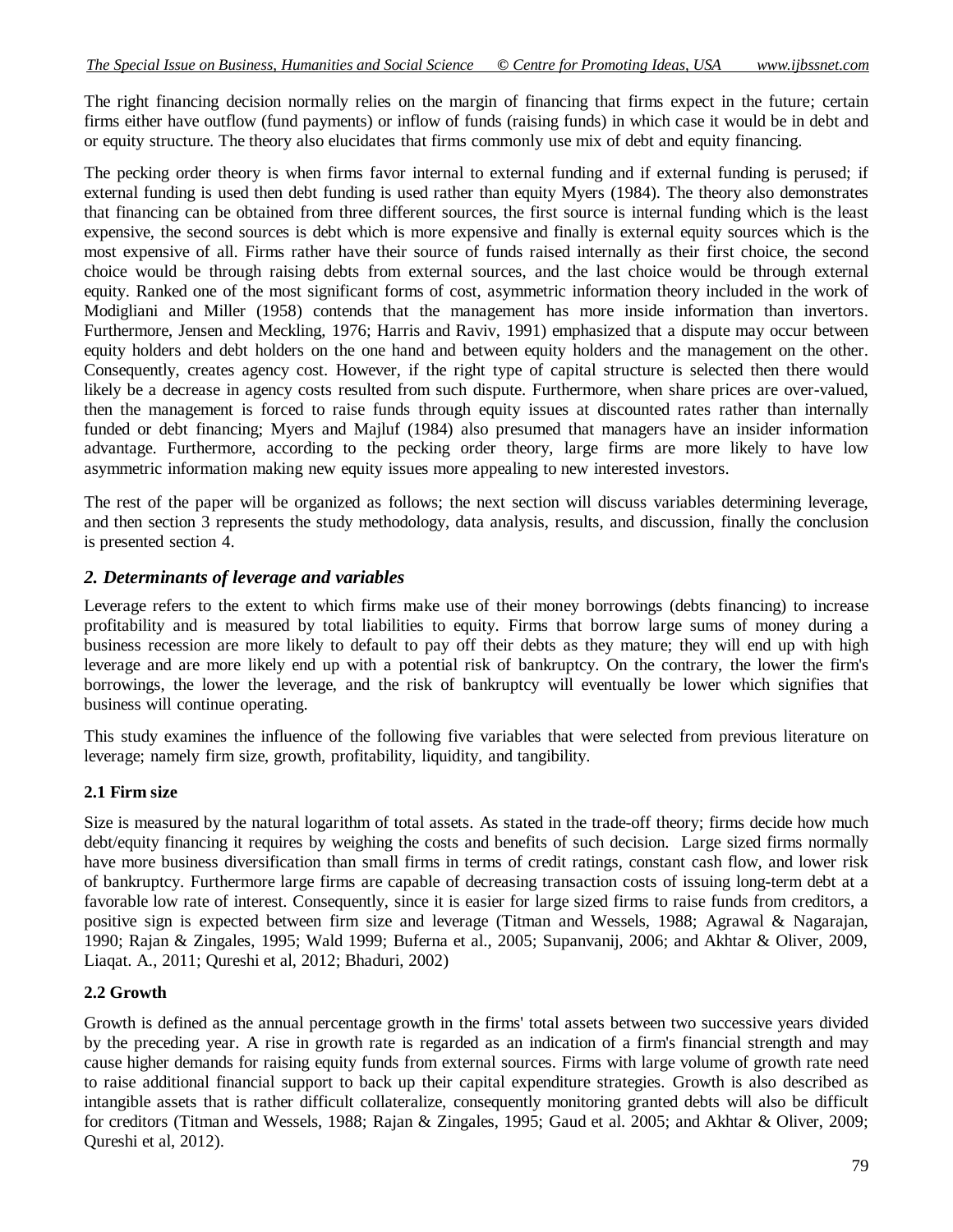There were mixed results in terms of statistical relationship, various studies showed a positive relationship between firm growth and leverage (Baskin, 1989; Harriss and Raviv, 1991; Allen, 1993; Roden D.M. and Lewellen W.G., 1995; Ozkan, 2001; Nguyen T.D.and Neelakantan R. 2006; Alnajjar, B., 2011), while others showed negative relationship (Smith and Watts, 1992: Barclay & Smith, 2005; Buferna et al., 2005; Supanvanij, 2006; Akhtar & Oliver, 2009; Liaqat. A., 2011; Sheikh and Wang, 2011)

#### **2.3 Profitability**

Profitability is computed as the return on company's total assets. As it is suggested by the pecking-order theory, that highly profitable companies tend to reduce their external funding; which at the end signals to creditors that they have low bankruptcy risk (Titman & Wessels, 1988; Rajan & Zingales, 1995; Wald, 1999; Chen, 2003; Supanvanij, 2006; Kim & Berger, 2008; Akhtar & Oliver, 2009; Liaqat. A., 2011; Sheikh and Wang, 2011). In other cases, profitable firms can issue debt at low rates of interest since they are seen as less risky by the creditors; furthermore, profitable firms are able to generate large earnings use a lesser amount of debt capital than firms that make little profit (Titman and Wessels, 1988; (Mazur, 2007; Rajan and Zingales, 1995; Abor, 2005). Additionally, profitable companies are inclined to decrease information asymmetry to creditor, investors and interested users thorough the use of profitability (Myers, 1984; Liaqat. A., 2011; Qureshi et al, 2012). Therefore, there is a relationship between leverage and profitability (John and Williams, 1985; Liaqat. A., 2011; (Tong and Green, 2005; Al-Najjar and Taylor, 2008; Mazur, 2007)

### **2.4 Liquidity**

Liquidity is computed by dividing current assets by current liability. Liquidity represents the [capital](http://useconomy.about.com/od/supply/p/Capital_Supply.htm) amount that is available for use as an investment and or expenditure. It also shows the ability of a firm to meet their current liabilities as and when they mature (Ross, 1977). Excessive amounts of current assets owned by a firm would perhaps increase the chances of internal funding resulting in a relation between leverage and liquidity (Myers, 1977, 1984; Amalendu Bhunia, 2012; Qureshi et al 2012). Furthermore, sufficient liquidity has an impact on the financial strength of a firm (Bei Z, Wijewardana W.P, 2012). Several studies found a statistical relationship between liquidity and leverage (Harris and Raviv; 1990; Al-Najjar; 2011; Al-Najjar and Taylor, 2008; Eriotis et al., 2007; Rajan and Zingales, 1995; Sheikh and Wang, 2011; Titman and Wessels, 1988; Qureshi et al 2012)

### **2.5 Tangibility**

Tangibility is computed by dividing fixed assets by total assets. It is a fundamental element of determining the firm's leverage. Firms with little tangible assets generally have low leverage ratio and therefore would be difficult to collateralize such assets to raise additional funds accompanied with the risk of bankruptcy. On the contrary, firms with large volume tangible assets are more likely to collateralize their assets to raise additional funds with little risk due to the investments diversifications which at the end reduces the risk of bankruptcy (Jensen, 1976; Qureshi et al 2012; Rajan & Zingales (1995). Therefore, a positive sign is expected between leverage and tangibility of assets (Titman & Wessels, 1988; Rajan & Zingales, 1995; Wald, 1999; Chen, 2003; Supanvanij; 2006; Akhtar & Oliver, 2009; Liaqat. A., 2011; Qureshi et al 2012).

#### *3. Methodology, data analysis, results, and discussion*

The sample data were extracted from company annual reports of 121 companies from services and industrial sectors listed on the Jordanian Stock Exchange (JSE). Then, the following multiple regression model was performed:

### **Leverage**  $= a + \beta$ **1** Profitability +  $\beta$ 2 Tangibility +  $\beta$ 3 Growth +  $\beta$ 4 Size +  $\beta$ 5 Liquidity

Table 1 displays the regression analysis results for the whole sample for both industrial and services sectors which reveal statistical insignificance relationship between leverage and the explanatory variables used in the study. This may be due to the different nature of business operations. However, when the two sectors were individually considered and analyzed, the results of the regression analysis where different and are individually discussed below. For services sector, the regression analysis results of the services sector are seen in table 2; which shows that there were statistical significance relationship between leverage and tangibility; this finding is consistent with the results of previous studies such as (Titman and Wessels, 1988; Rajan & Zingales, 1995; Wald, 1999; Supanvanij, 2006; Akhtar & Oliver, 2009; Liaqat. A., 2011).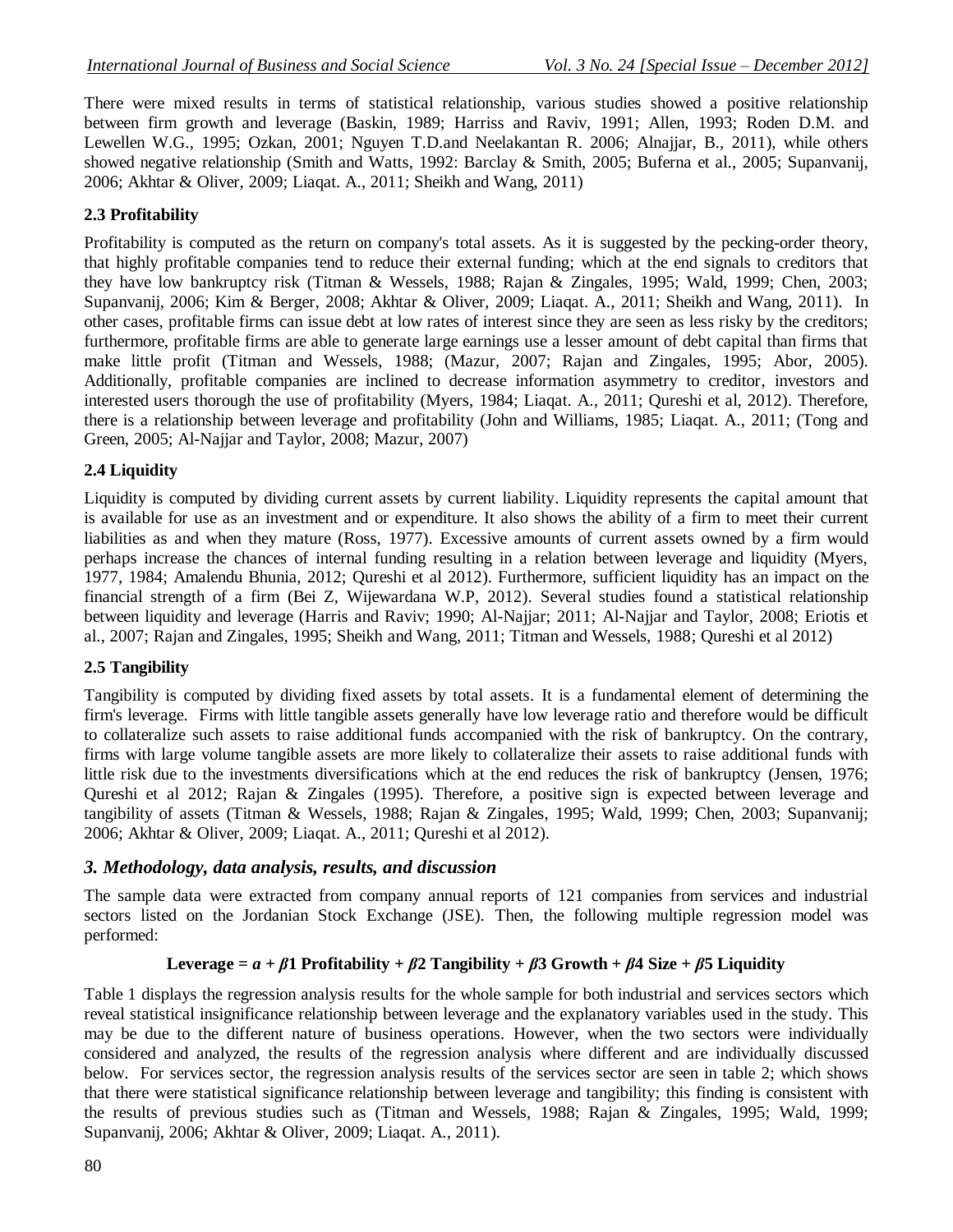Growth was also found to have statistical significance with leverage; this result is consistent with previous studies (Harriss and Raviv, 1991; Roden D.M. and Lewellen W.G., 1995 ;Ozkan, 2001; Alnajjar, B., 2011; Nguyen T.D.and Neelakantan R. 2006; Gill, A. and Mathur, N., 2011). Liquidity as well was found to have statistical significance relationship with leverage the result is consistent with previous studies (Harriss and Raviv, 1991; Alnajjar, B., 2011). For the rest of the variables, the results showed no significant relationship with leverage. As for the industrial sector, as seen in table 3, the results show that there were statistical significance relationship between leverage and two variables namely tangibility and liquidity. The result of tangibility is consistent with previous studies (Titman and Wessels, 1988; Rajan & Zingales, 1995; Wald, 1999; Supanvanij, 2006; Akhtar & Oliver, 2009; Liaqat. A., 2011). The result of liquidity is consistent with previous studies (Harriss and Raviv, 1991; Alnajjar, B., 2011). For the rest of the variables, the results showed no significant relationship with leverage.

#### *4. Conclusion*

This study extends earlier empirical work on leverage determinant. The study was set out to explain the impact of the explanatory variable used in the study (firm's liquidity, size, growth rate, profit, and tangibility) on leverage in Jordanian industrial and services companies listed on the Jordanian Stock Exchange. The study also adds value to a clearer knowledge of the financing conduct of companies used in the sample. While the results of the services sector suggests that the explanatory variables tangibility, growth, and liquidity have a positive impact on leverage, the results of the industrial sector insinuates that tangibility and liquidity variables have a positive impact on leverage. The results confirm that firm and economic variable are related and have an impact on leverage. The size of the firms is very important factor; it has a favorable position over smaller firms in terms of credit ratings. In addition, these results clearly describe the financing approach by listed companies and also assist decision makers to establish their capital structure in order to improve shareholders wealth. In light of the financial insecurity in Jordan and the Arab spring, financial decision makers and creditors ought to work out a financial mechanism to enables them to avoid more financial distress and improve financial security of listed companies. This in tern may attract more foreign investments and secure the financial environment in the country.

### *References*

- Abor, J. (2005). The effect of capital structure on profitability: empirical analysis of listed firms in Ghana. Journal of Risk Finance, 6(5), 438-445.
- Agrawal, A., and Nagarajan, N. J. (1990). Corporate capital structure, agency costs and ownership control: the case of allequity firms. Journal of Finance, 45, 1325-1331.
- Akhtar, S., & Oliver, B. (2009). Determinants of Capital Structure for Japanese Multinational and Domestic Corporations. International Review of Finance, 9, 1-26.
- Allen, D. E., (1993). The pecking order hypothesis: Australian evidence. Applied Financial Economics, 3, 101 112.
- [Al-Najjar, B.](http://eprints.mdx.ac.uk/view/creators/Al-Najjar=3ABasil=3A=3A.html) (2011). [The inter-relationship between capital structure and dividend policy: empirical evidence from Jordanian](http://eprints.mdx.ac.uk/5580/)  [data.](http://eprints.mdx.ac.uk/5580/) International Review of Applied Economics, 25 (2), 209-224.
- [Al-Najjar, B.](http://eprints.mdx.ac.uk/view/creators/Al-Najjar=3ABasil=3A=3A.html), [Taylor, P.](http://eprints.mdx.ac.uk/view/creators/Taylor=3AP=2E=3A=3A.html) (2008). [The relationship between capital structure and ownership structure: new evidence from](http://eprints.mdx.ac.uk/1142/)  [Jordanian panel data.](http://eprints.mdx.ac.uk/1142/) Managerial Finance, 34 (12), 919-933.
- Amalendu Bhunia (2012). Leverage Impact on Firms Investment Decision: A Case Study of Indian Pharmaceutical Companies. International Journal of Contemporary Business Studies, 3, 1, 35-45**.**
- Barclay, M. J., & Smith, C. W. (2005). The Capital Structure Puzzle: The Evidence Revisited. Journal of Applied Corporate Finance, 17, 8-17.
- Baskin, J. (1989). An Empirical Investigation of the Pecking Order Hypothesis. Financial Management, 18, 1. 26-35.
- Bhaduri, S. (2002). Determinants of corporate borrowing: some evidence from the Indian corporate structure. Journal of Economics and Finance, 26, 200-215.
- Buferna, F., Bangassa, K., & Hodgkinson, L. (2005). Determinants of Capital Structure: Evidence from Libya. Research Paper Series 8, University of Liverpool.
- Butters, K. (1949). Federal IncomeTaxation and External Vs. Internal Financing. The Journal of Finan[ce, 4, 3](http://onlinelibrary.wiley.com/doi/10.1111/jofi.1949.4.issue-3/issuetoc), 197–205.
- Chen, J.J. (2003). Determinants of Capital Structure of Chinese-Listed Companies. Journal of Business Research, 57, 1341- 1351.
- Copeland, T.E. and J.F. Weston (1983). Financial Theory and Corporate Policy. Addison-Wesley Publishing Company Inc., Reading, Massachusetts.
- Eriotis N, Vasiliou D, Ventoura-Neokosmidi Z (2007). How firm characteristics affect capital structure: an empirical study. Managerial Finance, 33, 5, 321-331.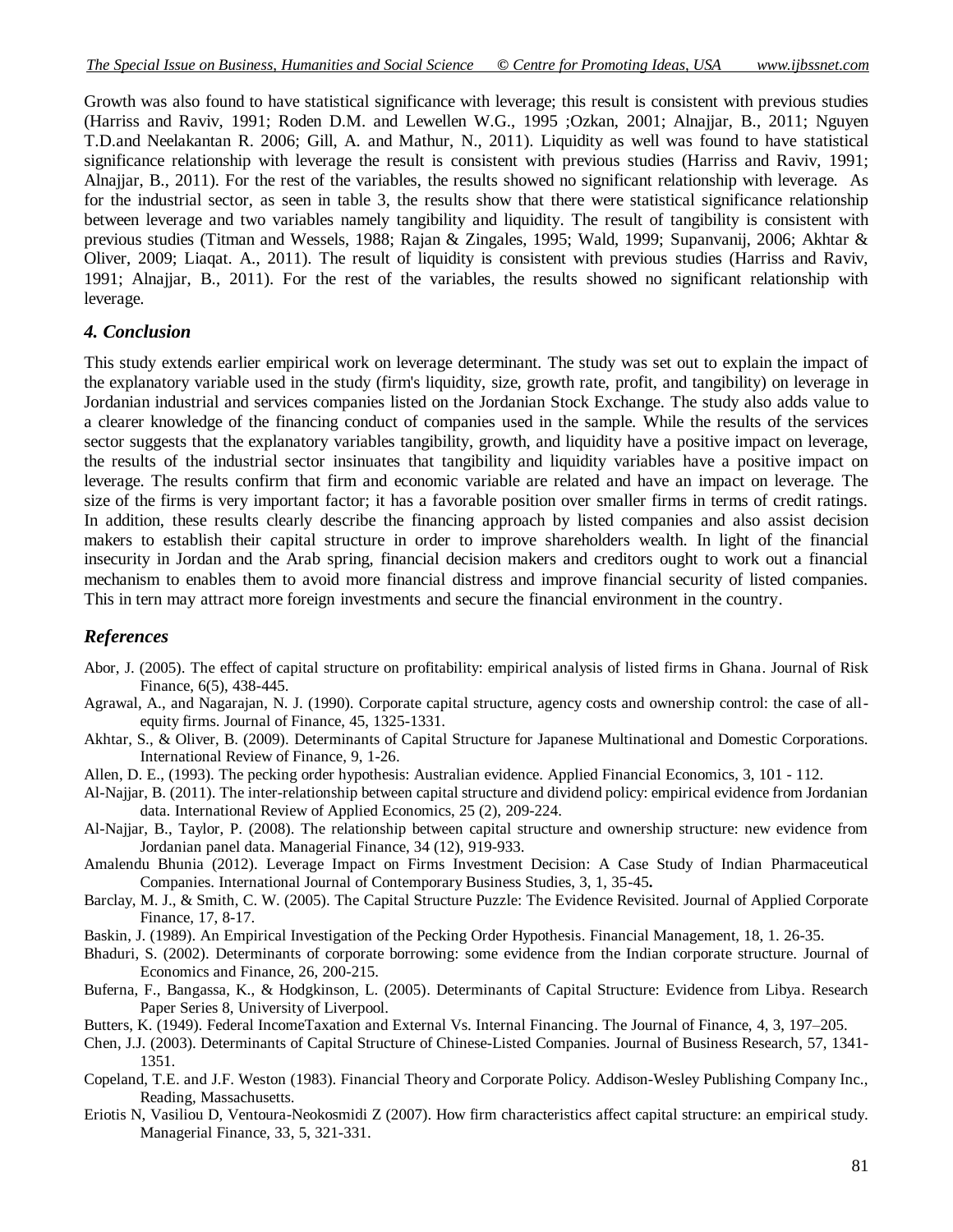- Gaud P., Jani E., Hoesli M. & Bender A. (2005). The Capital Structure of Swiss Companies: An Empirical Analysis Using Dynamic Panel Data. European Financial Management 11, 1, 51-69.
- Gill, A., Mathur, N. (2011). Factors that Influence Financial Leverage of Canadian Firms. Journal of Applied Finance & Banking, 1, 2, 19-37.
- Harris, M. & Raviv, A. (1991). The Theory of Capital Structure. Journal of Finance. 46, 297-355.
- Jensen MC, Meckling WH (1976). Theory of the Firm: Managerial Behaviour. Agency Costs and Ownership Structure. Journal of Financial Economics, 3, 305-360.
- Jensen, M. (1986). Agency costs of free cash flow, corporate finance and takeovers. American Economic Review, 76, 2, 323- 329.
- Jensen, M.C. and W.H. Meckling (1976). Theory of the firm: managerial behavior, agency costs and ownership structure. Journal of Financial Economics, 3, 305-360.
- John, K., Williams, J. (1985). Dividends, dilution, and taxes: A signaling equilibrium. Journal of Finance, 40, 1053-1070.
- Khan, A., Kaleem, A., Mian Sajid Nazir, M.S. (2012). Impact of Financial Leverage on Agency cost of Free Cash Flow: Evidence from the Manufacturing sector of Pakistan. Journal of Basic and Applied Scientific Research, 2, 7, 6694- 6700.
- Kim, H., & Berger, P. D. (2008). A Comparison of Capital Structure Determinants: The United States and the Republic of Korea. The Multinational Business Review, 16, 79-100.
- Liaqat Ali, (2011). The Determinants of Leverage of the Listed-Textile Companies in India. European Journal of Business and Management, 3, 12, 2011.
- Liaqat Ali. (2011). The Determinants of Leverage of the Listed-Textile Companies in India. European Journal of Business and Management, 3, 12, 2011.
- Mazur K (2007). The Determinants of Capital Structure Choice: Evidence from Polish Companies. Int. Adv. Econ. Res., 13, 4, 495-514.
- Modigliani, F. and Miller, M.H., (1963). Corporation income taxes and the cost of capital; A correction. American Economic Review, 53, 433-443.
- Modiglini, F., & Miller, M. H. (1958). The Cost of Capital, Corporate Finance and the Theory of Investment. American Economic Review 48, 261-297.
- Myers S. (1977). Determinants of corporate borrowing. Journal of Financial Economies, 9, 147-76.
- Myers, S. (1984). The Capital Structure Puzzle. The Journal of Finance, 39, 575-592.
- Myers, Stewart C. & Majluf, Nicholas S. (1984). Corporate Financing and Investment Decisions When Firms Have Information Investors Do Not Have. Journal of Financial Economics, **13**,187-222.
- Nguyen T.D. and Neelakantan R. (2006). Capital Structure in Small and Medium-sized Enterprises: The Case of Vietnam, ASEAN Economic Bulletin, 23, 2, 192-211.
- Ozkan, A. (2001). Determinants of Capital Structure and Adjustment to Long Run Target: Evidence from UK Company Panel Data. Journal of Business Finance & Accounting, 28, 175-198.
- Qureshi MA (2009). Does pecking order theory explain leverage behaviour in Pakistan? Applied Financial Economy., 19, 17, 1365–1370.
- Qureshi, M.A., Imdadullah, M., Ahsan, T. (2012). What determines leverage in Pakistan? A panel data analysis. African Journal of Business Management, 6, 3, 978-985.
- Qureshi1, M. A., Imdadullah, M., Ahsan, T. (2012). What determines leverage in Pakistan? A panel data analysis. African Journal of Business Management, 6, 3, 978-985.
- Rajan, R.G., & Zingales, L. (1995).What Do We Know about Capital Structure? Some Evidence from International Data. Journal of Finance, **50**, 1421-1460.
- Roden, D.M. and Lewellen, W.G. (1995). Corporate capital structure decisions: evidence from leveraged buyouts. Financial Management, 24, 2, 76-87.
- Ross, S. (1977). The determination of financial structure: The incentive signaling approach. Bell Journal of Economics, 8, 23–40.
- Sheikh NA, Wang Z. (2011). Determinants of capital structure: An empirical study of firms in manufacturing industry of Pakistan. Managerial Finance, 37, 2, 117-133.
- Smith, C. W., & Watts, R. L. (1992). The Investment Opportunity Set and Corporate Financing, Dividend and Compensation Policies. Journal of Financial Economics, 32, 263-292.
- Supanvanij, J. (2006). Capital Structure: Asian Firms vs. Multinational Firms in Asia. The Journal of American Academy of Business, 10, 324-330.
- Titman, S., & Wessels, R. (1988). The Determinants of Capital Structure Choice. The Journal of Finance, 43, 1-19.
- Tong, G. Q., and Green, C. J. (2005). Pecking order or trade-off hypothesis? Evidence on the capital structure of Chinese companies. Applied Economics, 37, 2179-2189.
- Wald, J. K. (1999). How Firm Characteristics Affect Capital Structure: An International Comparison. Journal of Financial Research 22, 2, 161-187.
- Zhao Bei , Wijewardana, W. P. ( 2012 ). Financial leverage, firm growth and financial strength in the listed companies in Sri Lanka', Procedia - Social and Behavioral Sciences 40, 709-715.